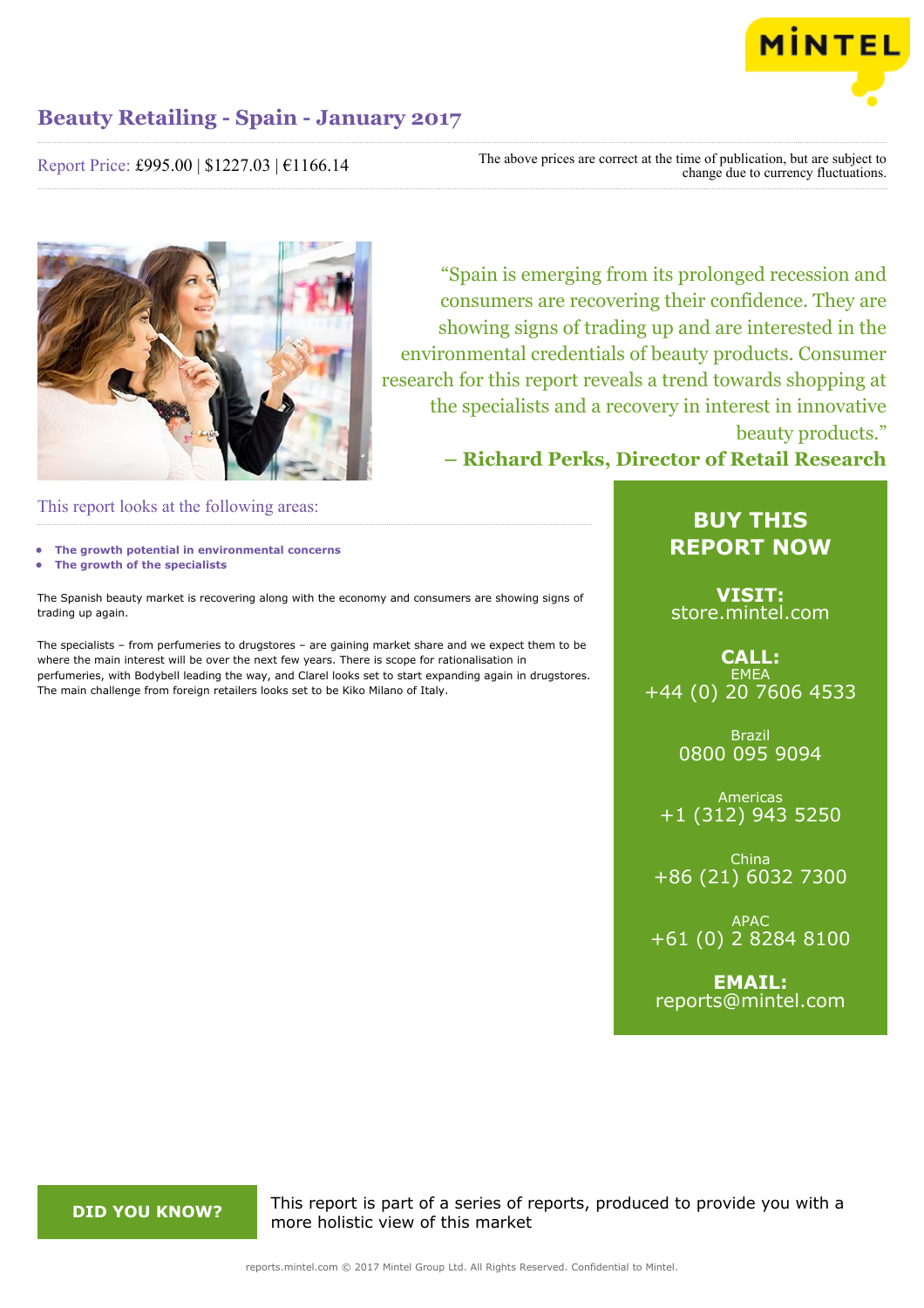

Report Price: £995.00 | \$1227.03 | €1166.14

The above prices are correct at the time of publication, but are subject to change due to currency fluctuations.

## **Table of Contents**

#### **Overview**

What you need to know

Areas covered in this report

#### **Executive Summary**

### The market

#### Spending and inflation

Figure 1: Spain: Consumer prices, annual % change, monthly data, 2015-16

#### Product market breakdown

#### Channels of distribution

#### Sector size and forecast

Leading players

Key metrics

#### Market shares

Figure 2: Spain: Leading beauty specialists: Shares of all beauty retailers' sales, 2015/16

#### Online

The consumer

#### Who buys?

#### Where they shop

Figure 3: Spain: Where they shop for beauty products, November, 2016

#### Customer profiles

Figure 4: Spain: Profile of those who bought in-store, by type of retailers used, November 2016

#### Attitudes to shopping for beauty products

Figure 5: Spain: Attitudes to shopping for beauty products, November 2016

#### What we think

#### **Issues and Insights**

The growth potential in environmental concerns The facts The implications The growth of the specialists The facts The implications

## **The Market – What You Need to Know**

Beauty spending on the rise

Makeup gaining ground

Supermarkets account for one third of beauty spend

Clarel brings growth to the sector

# BUY THIS REPORT NOW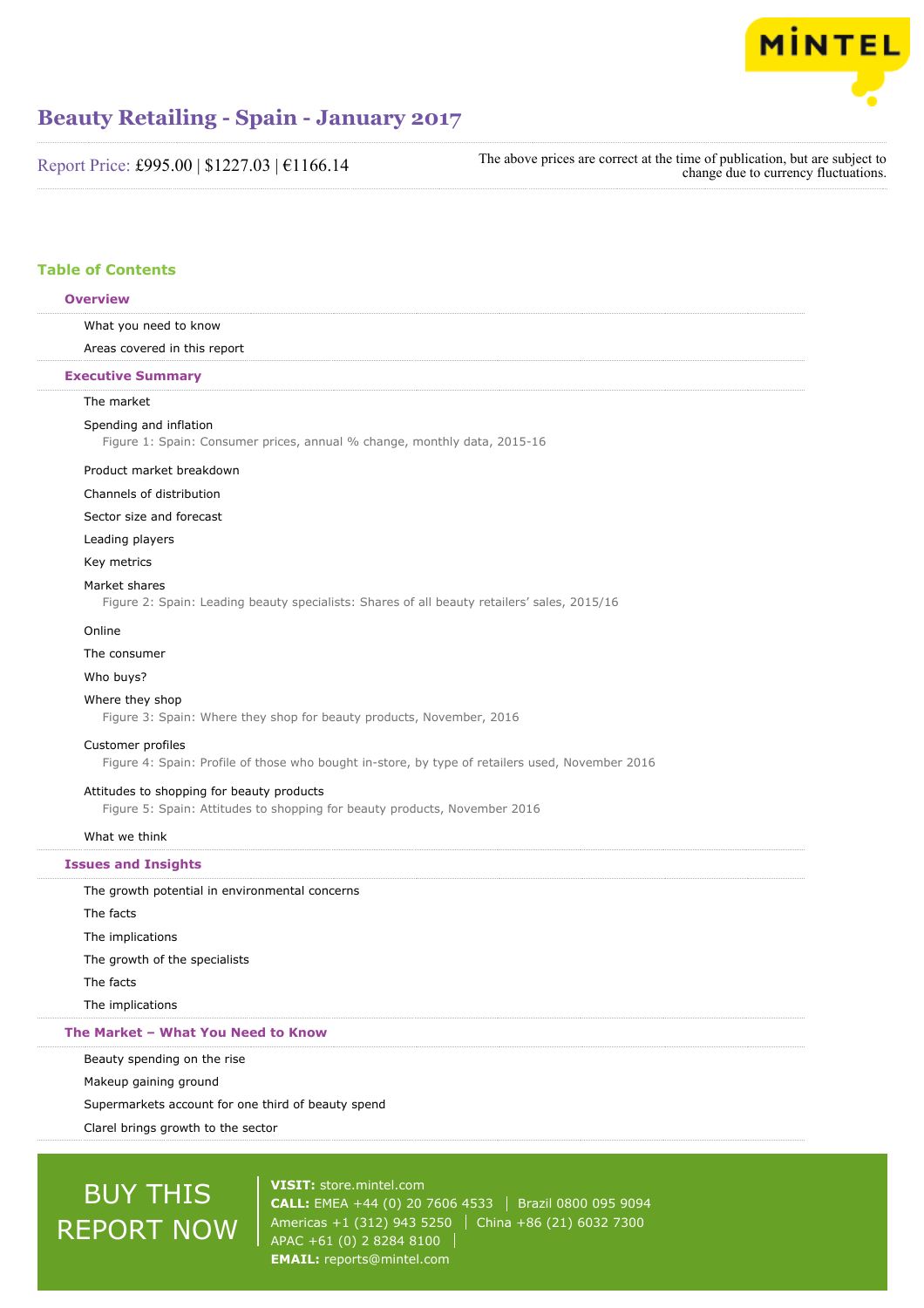

Report Price: £995.00 | \$1227.03 | €1166.14

The above prices are correct at the time of publication, but are subject to change due to currency fluctuations.

#### **Spending and Inflation**

#### General economy

#### Market size and trend

Figure 6: Spain: Consumer spending on beauty and selected other goods and services (inc VAT), 2011-16

#### Inflation

Figure 7: Spain: Consumer prices of personal care goods and services, Annual % change, 2011-16

Figure 8: Spain: Consumer prices, annual % change, monthly data, 2015-16

#### **Product Market Breakdown**

Figure 9: Spain: Main beauty markets, Spending (inc VAT), 2011-16

Figure 10: Spain: Main beauty markets, spending (inc VAT), Forecasts, 2016-20

#### **Channels of Distribution**

Figure 11: Spain: Estimated channels of distribution of spending on beauty and personal care products, inc VAT, 2013-15

#### **Sector Size and Forecast**

Figure 12: Spain: Health & beauty retailers' sales, (ex VAT) 2011-16

Figure 13: Spain: Health & beauty retailers' sales (ex VAT), Forecasts, 2016-21

#### **Leading Players – What You Need to Know**

Clarel leads the sector

#### Market shares

Online remains small

#### **Leading Players**

#### Clarel leadership to be challenged

Figure 14: Spain: Leading beauty retailers, Sales, 2012/13-2015/16

Figure 15: Spain: Leading beauty retailers, Outlets, 2012/13-2015/16

Figure 16: Spain: Leading beauty retailers, Sales per outlet, 2012/13-2015/16

#### **Market Shares**

Figure 17: Spain: Leading beauty specialists: Shares of all beauty retailers' sales, 2013/14-2015/16

#### **Online**

#### Internet usage

Figure 18: Spain: 16-74 year olds who regularly use the internet, 2005-16

#### Shopping online

Figure 19: Spain: Online buyers in key sectors, 2007-16

### **The Consumer – What You Need to Know**

Supermarkets, perfumeries and department stores most popular channels

Shoppers looking for environmentally friendly products and good service

#### **Where they Shop for Beauty Products**

Bias to women

# BUY THIS REPORT NOW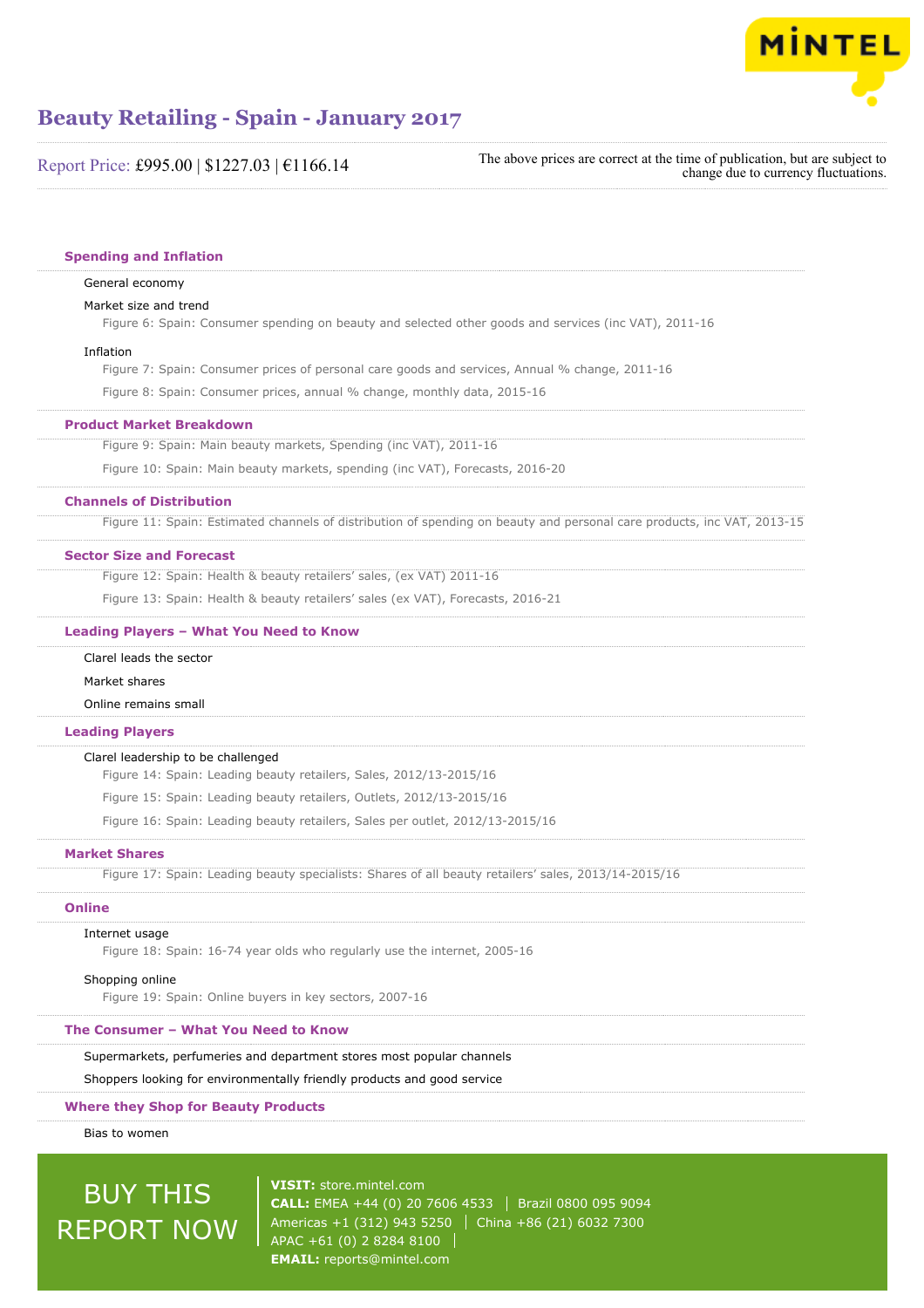

## Report Price: £995.00 | \$1227.03 | €1166.14

The above prices are correct at the time of publication, but are subject to change due to currency fluctuations.

#### Where they shop

Figure 20: Spain: Where they shop for beauty products, November, 2016

#### Who shops where

Figure 21: Spain: Profile of those who bought in-store, by type of retailer used, November 2016

Figure 22: Spain: Profile of those who bought online, by type of retailer used, November 2016

#### Women's buying habits

Figure 23: Spain: Women's purchasing behaviours for facial skincare products, 2016

#### **Attitudes to Shopping for Beauty Products**

Figure 24: Spain: Attitudes to shopping for beauty products, November 2016

#### Attitudes by where people shop

#### An opportunity for drugstores

Figure 25: Spain: Attitudes to shopping for beauty products by where they shop, November 2016

#### **Appendix – Data Sources, Abbreviations and Supporting Information**

Abbreviations

Data sources

#### **A. S. Watson (Europe)**

What we think Solid performance Service New outlets Marionnaud Company background Marionnaud Company performance Figure 26: A. S. Watson (Europe): Group financial performance, 2011-15 Figure 27: A. S. Watson (Europe): Outlet data, 2011-15 Retail offering Continental Europe

#### UK

#### **The Body Shop**

What we think

Enrich Not Exploit

Skincare products driving sales

Maximising mobile opportunities

New UK store concept offering an enhanced beauty shopping experience

#### Company background

Company performance

Figure 28: The Body Shop: Retail and consolidated sales, 2011-15

# BUY THIS REPORT NOW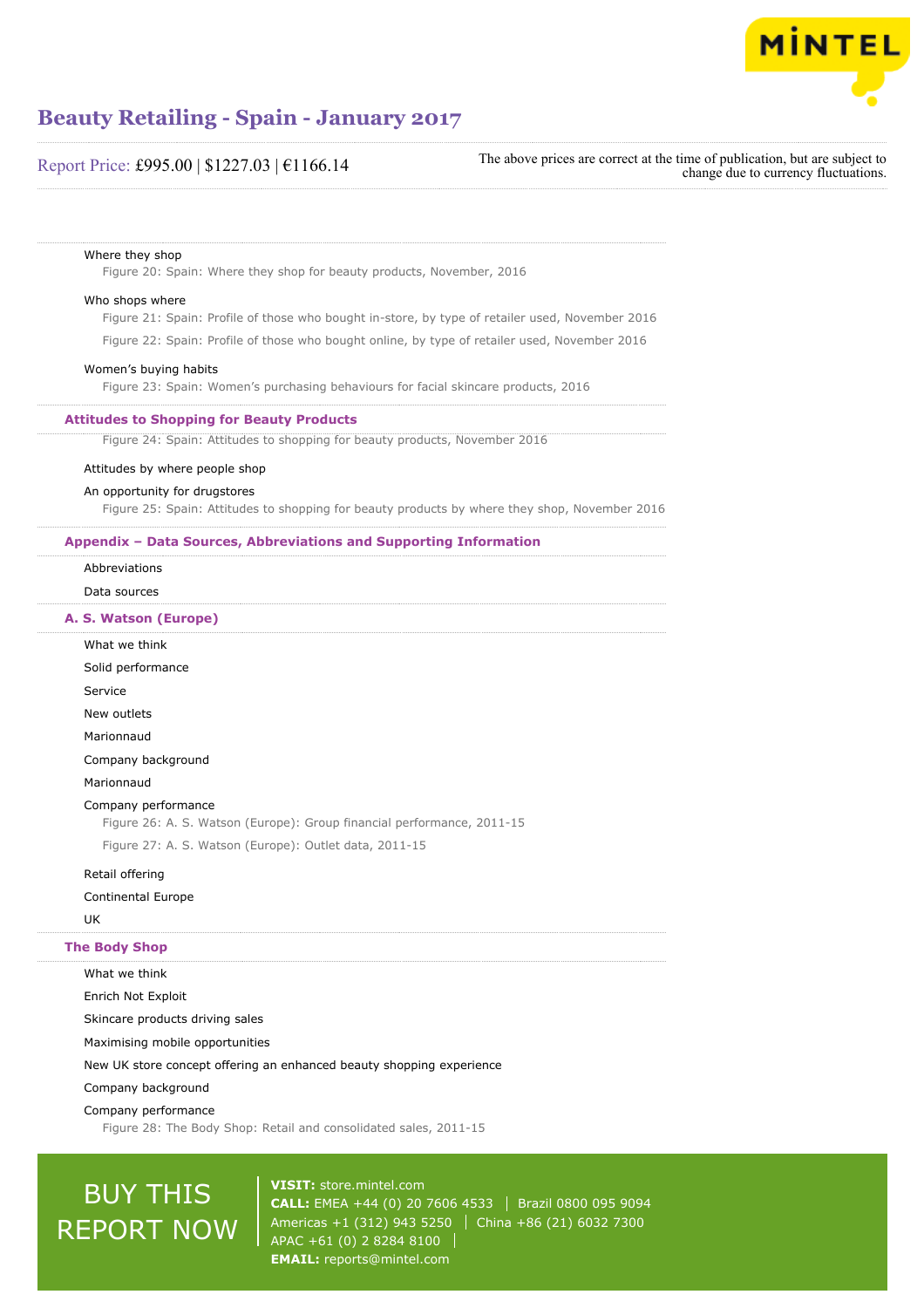

| Report Price: £995.00   \$1227.03   €1166.14 |  |
|----------------------------------------------|--|
|----------------------------------------------|--|

The above prices are correct at the time of publication, but are subject to change due to currency fluctuations.

Figure 29: The Body Shop: Estimated UK sales performance, 2011-15 Figure 30: The Body Shop: Estimated outlet data, 2011-15

#### Retail offering

### **Clarel (Dia)**

What we think

A good start

Where next

#### Company background

#### Company performance

Figure 31: Dia: Group financial performance, 2011-15

Figure 32: Dia: Outlet data, 2011-15

#### Retail offering

### **Douglas Group**

#### What we think

Perfumes and fragrances market under pressure E-commerce growth Private label expansion Exclusive brands on the rise New store formats Growth through acquisitions and store openings Professional beauty potential Company background Company performance Figure 33: Douglas Group: Group financial performance, 2011/12-2015/16 Figure 34: Douglas Group: Outlet data, 2011/12-2015/16 Retail offering

#### **Kiko Milano**

#### What we think

An authentic sensory in-store beauty shopping experience

Professional make-up artists' recommendations bolster quality credentials

New smart technology-led store aimed at Millennials

#### Company background

#### Company performance

Figure 35: Kiko Milano: Group sales performance, 2011-16 Figure 36: Kiko Milano: Estimated outlet data, 2011-16

Retail offering

#### **Lush Retail**

What we think

# BUY THIS REPORT NOW